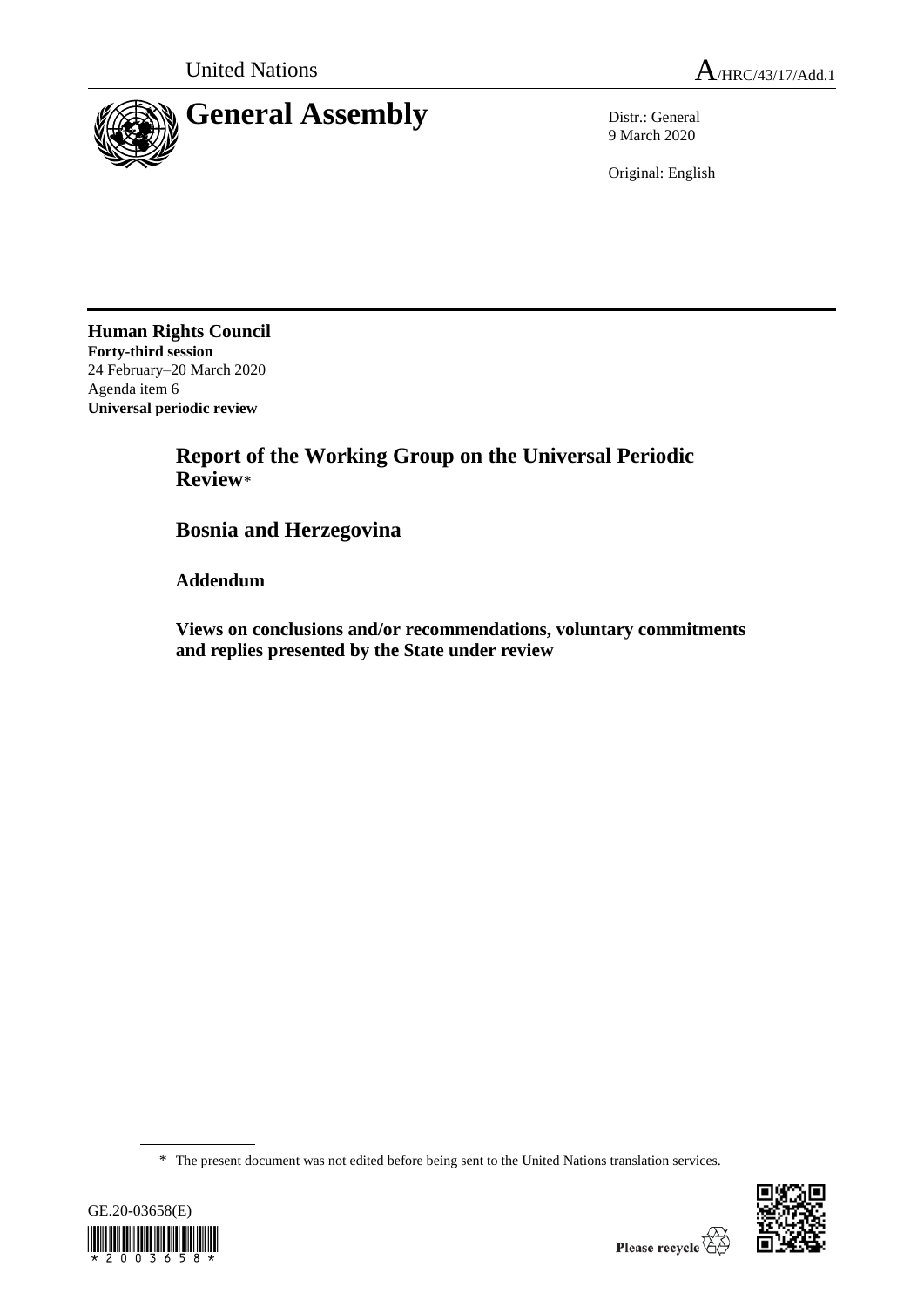1. With regard to the recommendations of the third cycle of the Universal Periodic Review of Human Rights, this document is a joint effort of the Ministry of Human Rights and Refugees of BiH, the Ministry of Security of BiH, the Ministry of Justice of BiH, the High Judicial and Prosecutorial Council of BiH, the Ministry of Civil Affairs of BiH, the Communications Regulatory Agency of BiH, the Civil Service Agency of BiH, Entities' government (of the Federation of Bosnia and Herzegovina and the Republika Srpska) and the government of Brcko District of BiH and Entities' Judicial and Prosecutorial Training **Centres**.

2. Bosnia and Herzegovina has received a total of 207 recommendations in the report of the Working Group. Bosnia and Herzegovina has accepted 204 recommendations, of which 68 recommendations are accepted as recommendations in the process of implementation or already implemented. Bosnia and Herzegovina rejected 3 recommendations (120.73, 120.132 and 120.44).

3. With regard to the recommendations subsequently discussed, Bosnia and Herzegovina makes the following comments.

# **Institutional capacities and coordination**

4. Recommendations: 120.24, 120.26, 120.27 **are accepted**.

5. Recommendations: 120.5, 120.6, 120.7, 120.8, 120.11, 120.28**,** 120.38 **are in the process of implementation**.

6. The Entities and the Brcko District of Bosnia and Herzegovina have established systems of monitoring of sectoral policies, for which it is necessary to continue the process of alignment with the strategies at international level. Further, there is a different attitude of the Republika Srpska in terms of the adoption of strategic documents in the field of human rights and discrimination so, in the coming period, a mechanism for monitoring the implementation of human rights recommendations will be designed and established.

# **A. Ombudsmen and OPCAT**

7. Recommendations: 120.2, 120.10, 120.4, 120.12, 120.13, 120.14, 120.15, 120.16, 120.17, 120.18, 120.19, 120.72, 120.74, 120.75 **are accepted**.

# **B. Fight against corruption**

8. Recommendations: 120.71, 120.108, 120.109 **are accepted**.

# **C. Civil and political rights**

#### **1. Prohibition of discrimination**

9. Recommendations: 120.9**,** 120.21, 120.22, 120.42, 120.112, 120.113, 120.114, 120.116, 120.117, 120.118, 120.119, 120.120, 120.40, 120.45 **are accepted**.

10. Recommendations: 120.39, 120.48, 120.49, 120.50 **are in the process of implementation**.

11. The authorities of Bosnia and Herzegovina, Entities and Brcko District have adopted and implement persons with disabilities policies and special measures for the protection of older persons. Measures for minority protection, Roma in particular, have also been adopted and are being implemented. When it comes to the protection of LGBT people and women, state and entity gender action plans have been adopted and implemented, on the basis of which measures aimed at protecting LGBTI people and marginalized groups of women are carried out. Actions in this area in the coming period require more effective implementation of the measures set in policies and strategies related to the protection of marginalized groups.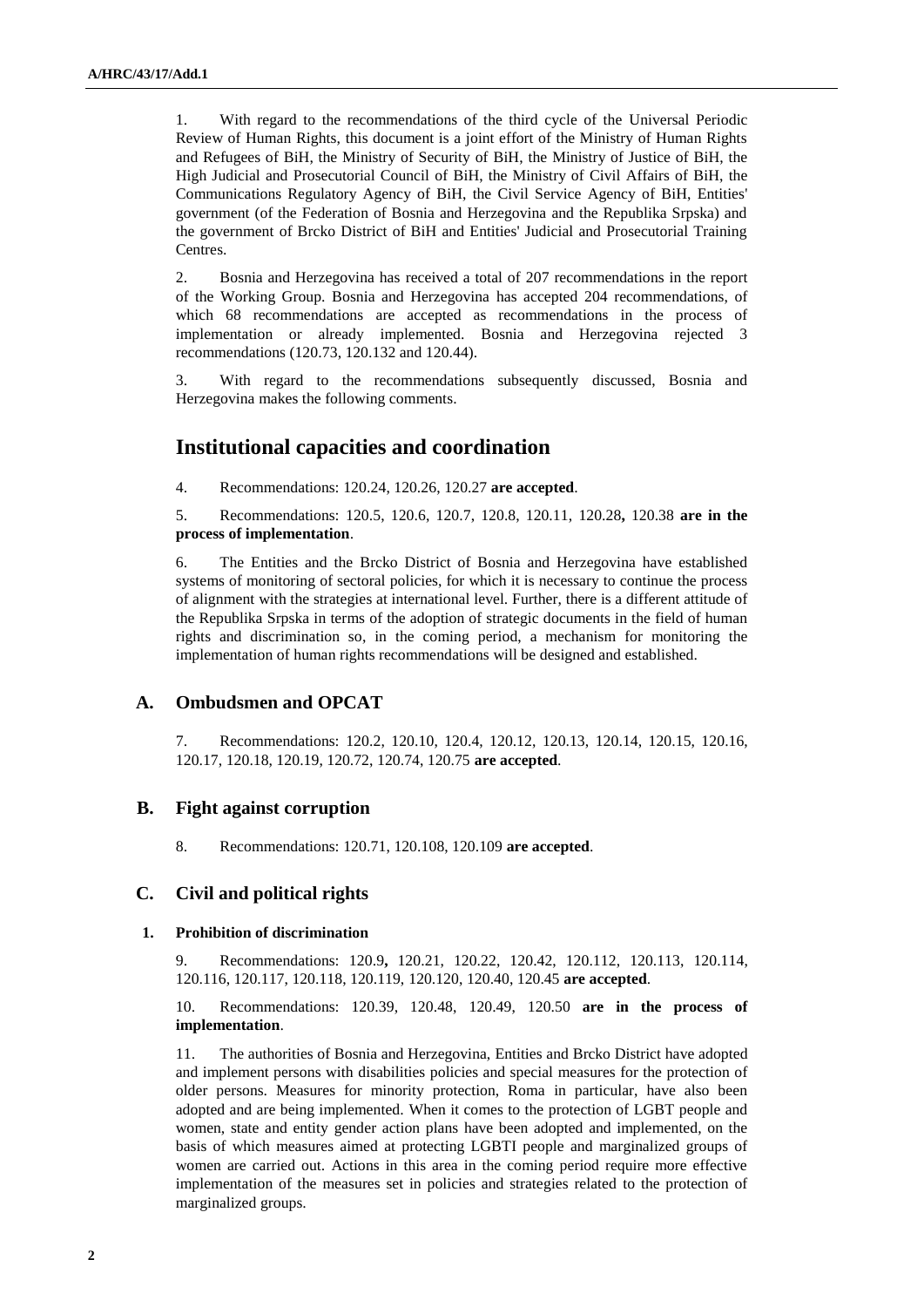#### **2. Gender equality**

12. Recommendations: 120.55, 120.148, 120.149, 120.151, 120.150, 120.153, 120.154, 120.155, 120.158, 120.159, 120.164, 120.158, 120.159, 120.164, 120.167 **are accepted**.

13. Recommendations: 120.37, 120.53, 120.147, 120.152, 120.156, 120.157, 120.160, 120.161, 120.162, 120.163, 120.165, 120.166, 120.168, 120.169 **are in the process of implementation.**

14. State and entity gender action plans containing measures aimed at gender equality and measures relating to the representation of women in government have been adopted and implemented. These measures include awareness campaigns to encourage women to run for public offices. The implementation of the laws in the field of social protection includes family, mother and child protection measures and social measures for improving the position of families with more children. There are good examples of concrete measures carried out for economic empowerment of women and there are proposals for their further empowerment in the future. The line entity ministries have reported that Action Plans for development of women's entrepreneurship are continuously implemented in the Federation of Bosnia and Herzegovina and the Republika Srpska. When it comes to the prevention of violence, authorities in Bosnia and Herzegovina, i.e. entity authorities, implement strategies to combat domestic violence and measures to combat sexual violence that include support to victims of violence. The process of bringing laws of the Bosnia and Herzegovina in line with the Istanbul Convention has started.

#### **3. The right to life, liberty and security**

15. Recommendation 120.73 **is not accepted**; the Constitutional Court of BiH issued a decision repealing the provision of death penalty in the law.

#### **4. Freedom of expression and media**

16. Recommendations: 120.3, 120.41, 120.59, 120.60, 120.61, 120.62, 120.63, 120.64, 120.85, 120.86, 120.89, 120.92, 120.93, 120.94, 120.95, 120.97, 120.98 **are accepted**.

17. Recommendations: 120.46, 120.51, 120.84, 120.87, 120.88, 120.90, 120.91, 120.99, 120.100, 120.102 **are in the process of implementation.**

18. In Bosnia and Herzegovina, i.e. at the entity and cantonal levels as well as in the Brcko District of BiH, there are laws governing public assembly, but it is necessary to align them with European human rights standards.

19. The Regulatory Communications Agency (CRA) notes that the use of official languages in the programmes of public broadcasting services is regulated by the Law on Public Broadcasting System and the rules and regulations of the Agency does not contain provisions that regulate the issue of the use of official languages and scrypts in media service providers' programmes.

20. A system for the protection of women journalists including judicial protection in cases of threats and violence has been established but still it is necessary to adjudicate these cases in a more efficient manner. The indicators available show that measures are being taken to deal with attacks against journalists and media professionals, but still there is a need to establish a database and monitor all cases of attacks against journalists in Bosnia and Herzegovina. The laws guarantee freedom of expression and access to information and these laws are well aligned with international standards.

#### **5. Religious freedoms**

21. Recommendations: 120.106, 120.57 **are accepted**.

22. Recommendation: 120.52 **is in the process of implementation.**

23. We deem this question very significant and in this connection there is a need to continue the work on ensuring multi-ethnic and multi-religious rights and freedoms with a special emphasis on human rights of refugees, displaced persons, internally displaced persons and returnees.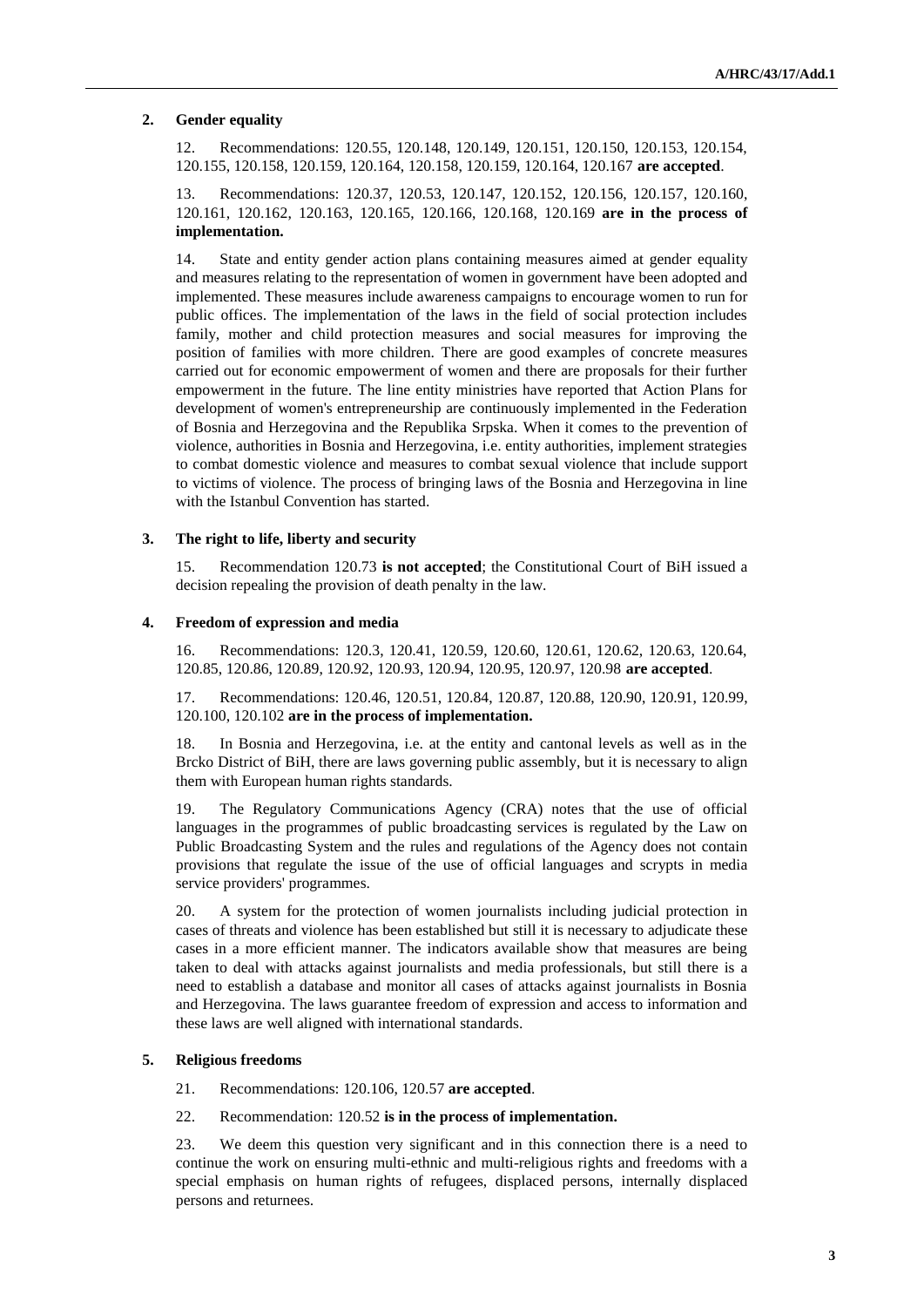#### **6. The judiciary, including impunity and the rule of law**

24. Recommendations: 120.1, 120.20, 120.23, 120.29, 120.30, 120.31, 120.32, 120.33, 120.34, 120.65, 120.66, 120.67, 120.68, 120.69, 120.76, 120.101, 120.103, 120.104, 120.105, 120.107, 120.178 **are accepted.**

25. Recommendations: 120.35, 120.36, 120.96, 120.110 **are in the process of implementation.**

26. The War Crimes Prosecution Strategy (Revised Strategy) at the level of Bosnia and Herzegovina is in the process of adoption but still there is a need to continue strengthening the professional staff and independence of the judicial system. The Republika Srpska has stated that a new RS administrative organization named the RS Centre for Research of War, War Crimes and Search for Missing People, which has a mandate to cooperate on the prosecution of war crimes, was established.

27. At the level of Bosnia and Herzegovina, the 2018-2022 Strategic Framework for Public Administration Reform was adopted and, in the coming period, it is necessary to make great efforts to ensure the harmonization of legislation with the principles of public administration reform and to ensure efficient implementation of the PAR and political reform in support of the system of coordination of public administration reform, as well as adequate funds for its promotion.

#### **7. Trafficking in human beings**

28. Recommendations: 120.58, 120.77, 120.78, 120.79, 120.80, 120.81, 120.82, 120.83 **are accepted**.

# **D. Economic, social and cultural rights**

29. Recommendations: 120.47, 120.56, 120.121, 120.122, 120.123, 120.124, 120.125, 120.126, 120.129 **are accepted**.

30. Recommendations: 120.70, 120.127, 120.128, 120.130 **are in the process of implementation.**

31. Bosnia and Herzegovina is implementing strategies and policies aimed at economic development and reducing social exclusion and adoption of a policy framework will be considered in the coming period.

32. The position of the Republika Srpska Government is that adoption of strategies in the field of health care and environmental protection, including the fight against air pollution, is within competence of the Entities.

33. This Government also considers that there is no need for adoption of a "national" action plan on business and human rights.

## **1. Education**

34. Recommendations: 120.25, 120.131, 120.139, 120.140, 120.141, 120.143, 120.145 **are accepted.**

35. Recommendations: 120.133, 120.134, 120.135, 120.136, 120.137, 120.138, 120.142, 120.144 **are in the process of implementation**.

36. The competent educational authorities have a different attitude regarding education in the mother tongue. However, the educational authorities have undertaken significant activities related to the harmonization of the common core curricula in schools based on learning outcomes. By constantly improving curricula and by their implementation the educational authorities are trying to eliminate any type of discrimination and segregation in schools. At the same time, quality of education is significantly improved and a system of inclusive education for children with disabilities is being introduced. The number of "two schools under one roof" in the Federation of BiH has been reduced by half.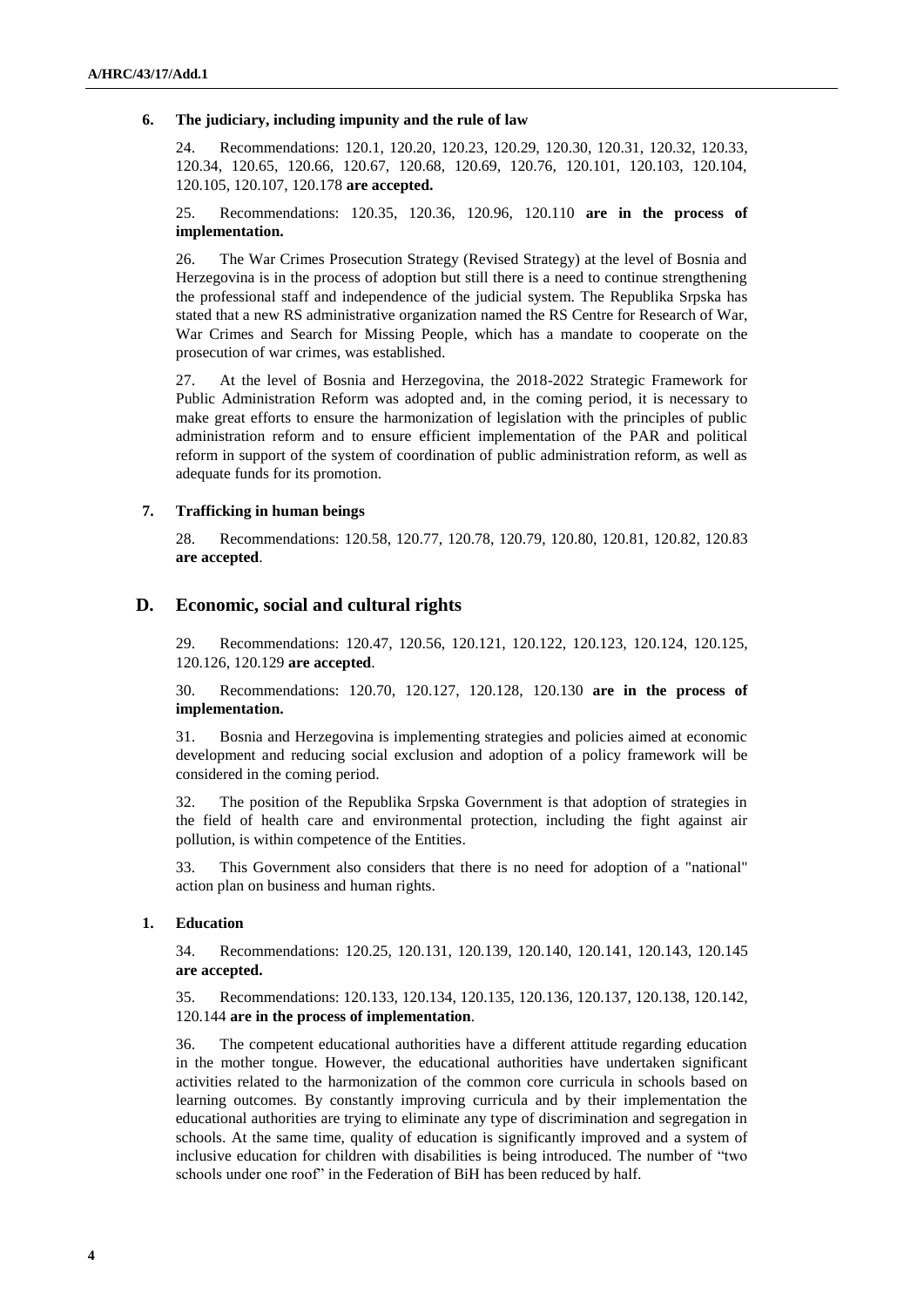37. Recommendation: 120.132 **is not accepted** as members of national minorities are provided with equal access to education.

### **2. Cultural rights**

38. Recommendation: 120.146 **is accepted**.

# **E. Vulnerable groups**

#### **1. The rights of the child**

39. Recommendations: 120.170, 120.171, 120.172, 120.173, 120.174, 120.175, 120.176, 120.177**are in the process of implementation.**

40. Given the Action Plan for Children is envisaged on the basis of the new recommendations of the 5th and 6th periodic report on the Convention on the Rights of the Child, governments of Entities, the Brcko District of BiH and cantons are responsible for the protection of children without parental care, children with disabilities and juvenile offenders.

41. The competent authorities of the Republika Srpska have highlighted that they have responsibility for the protection of persons with disabilities, including children, the protection of children from violence, including corporal punishment and sexual abuse of children, the suppression of juvenile delinquency, the support to families and child health and the elimination of child labour and that they actively work to implement strategies and other policies.

### **2. Persons with disabilities**

42. Recommendations: 120.180, 120.181, 120.185, 120.186, 120.187, 120.188, 120.189, 120.190, 120. 191 **are accepted.**

43. Recommendations: 120.179, 120.182, 120.183, 120.184, 120.192 **are in the process of implementation.**

44. The process of inclusion of children with disabilities has begun in the Entities and cantons and BiHBD. The Entity governments have developed strategies to improve the situation of persons with disabilities, which requires harmonization of laws with a view to protecting all persons with disabilities, regardless of the cause of disability.

45. In the field of health care, it is necessary to continue strengthening the health care system of refugees, displaced persons, internally displaced persons and returnees, including persons with disabilities.

# **3. LGBTI**

46. Recommendations: 120.43, 120.54 **are in the process of implementation**.

47. The Republika Srpska Government takes the position that there is no need for designing a strategy for this area as the matter has been regulated in the valid gender strategy.

48. The Government of the Federation of Bosnia and Herzegovina has proposed the adoption of a framework action plan in this field.

49. In 2016 and 2017, the Entity Governments adopted operational plans for the implementation of the BiH GAP, which have included measures for improving the rights of LGBT persons and which represent the first institutional plans for improving the rights of LGBT persons in BiH. One of the most important results in the implementation of the plans is the harmonization of criminal laws with international legal standards that govern the rights of LGBTI people.

50. Recommendation 120.44 **is not accepted**.